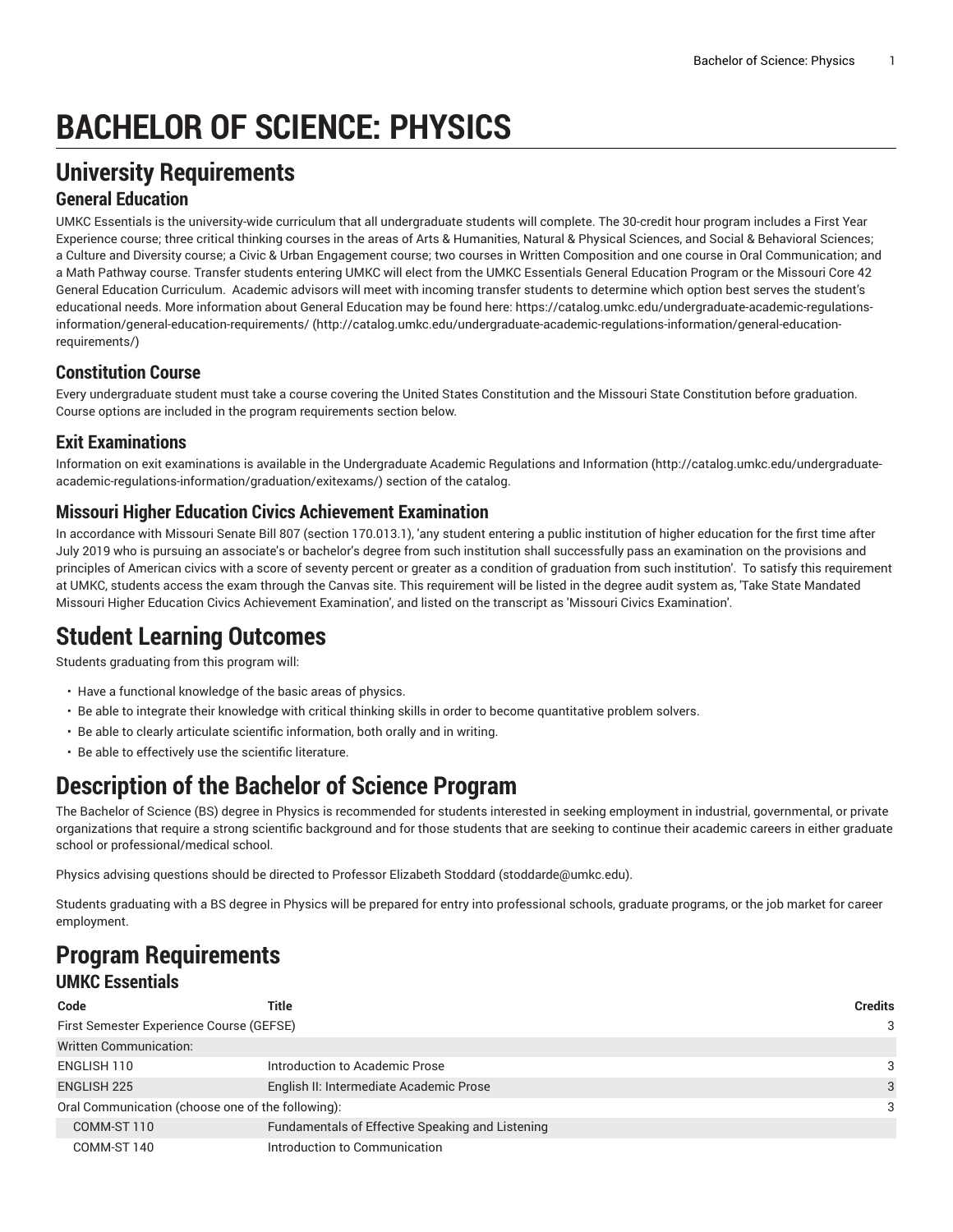| COMM-ST 212                                       | Argumentation And Debate (offered via dual credit only)      |    |
|---------------------------------------------------|--------------------------------------------------------------|----|
| COMM-ST 277                                       | Interpersonal Communication                                  |    |
|                                                   | Math Pathway (satisfied in major requirements below)         |    |
| Critical Thinking in Arts & Humanities (GECRT-AH) |                                                              | 3  |
|                                                   | Critical Thinking in Natural & Physical Sciences (GECRT-SC)  | 3  |
|                                                   | Critical Thinking in Social & Behavioral Sciences (GECRT-SS) | 3  |
| Culture & Diversity Course (GECDV)                |                                                              |    |
| Civic & Urban Engagement Course (GECUE)           |                                                              |    |
| <b>Total Credits</b>                              |                                                              | 27 |

#### **Constitution Course Requirement**

Section 170.011.1 of the Missouri Revised Statutes, 2015, states that all candidates for a degree issued by a college or university in the state of Missouri must have "satisfactorily passed an examination on the provisions and principles of the Constitution of the United States and of the state of Missouri, and in American history and American institutions."

Courses at UMKC that satisfy this state requirement are:

| Title                                                                                                      | <b>Credits</b> |
|------------------------------------------------------------------------------------------------------------|----------------|
|                                                                                                            | 3              |
| The Supreme Court And The Criminal Process                                                                 |                |
| U.S. History to 1877                                                                                       |                |
| U.S. History Since 1877                                                                                    |                |
| <b>Honors American Government</b>                                                                          |                |
| American Government                                                                                        |                |
| Code<br>Choose one of the following:<br>CJC 364<br>HISTORY 101<br>HISTORY 102<br>HONORS 230<br>POL-SCI 210 |                |

Total Credits 3

There are a few other ways this requirement can be satisfied for students transferring to UMKC:

• Take an equivalent course from the list above at a regionally accredited institution.

- Earn credit for one of the above courses through AP, IB, or CLEP.
- Take a course that directly satisfies the Missouri Constitution Requirement at another Missouri institution.
- Have a previous bachelors degree (or higher) from a regionally accredited institution.
- Have an Associate of Arts degree from a regionally accredited institution.
- Complete the 42 Hour Core at a Missouri institution and have it listed on the official transcript.

#### **Major Requirements**

Students must successfully complete the major requirements below with at least 12 hours of the noted upper division (300+) course requirements completed at UMKC.

| Code                           | Title                                                                                 | <b>Credits</b> |
|--------------------------------|---------------------------------------------------------------------------------------|----------------|
| <b>MATH 120</b>                | Precalculus (satisfies Math Pathway)                                                  | 5              |
| <b>MATH 210</b>                | Calculus I                                                                            | $\overline{4}$ |
| <b>MATH 220</b>                | Calculus II                                                                           | 4              |
| <b>MATH 250</b>                | Calculus III                                                                          | $\overline{4}$ |
| <b>CHEM 211</b><br>& 211L      | <b>General Chemistry I</b><br>and Experimental General Chemistry I                    | 5              |
| CHEM 212R<br>& CHEM 212LR      | <b>General Chemistry II</b><br>and Experimental General Chemistry II                  | 5              |
| PHYSICS 240<br>& PHYSICS 250   | Physics For Scientists and Engineers I<br>and Physics For Scientists and Engineers II | 10             |
| PHYSICS 310<br>& PHYSICS 311   | Mechanics I<br>and Mechanics II                                                       | 6              |
| PHYSICS 330                    | Methods Of Theoretical Physics I                                                      | 3              |
| PHYSICS 350                    | Modern Physics With Engineering Applications                                          | 3              |
| PHYSICS 385L<br>& PHYSICS 395L | <b>Physics of Electronics</b><br>and Computer Interfacing Laboratory                  | 6              |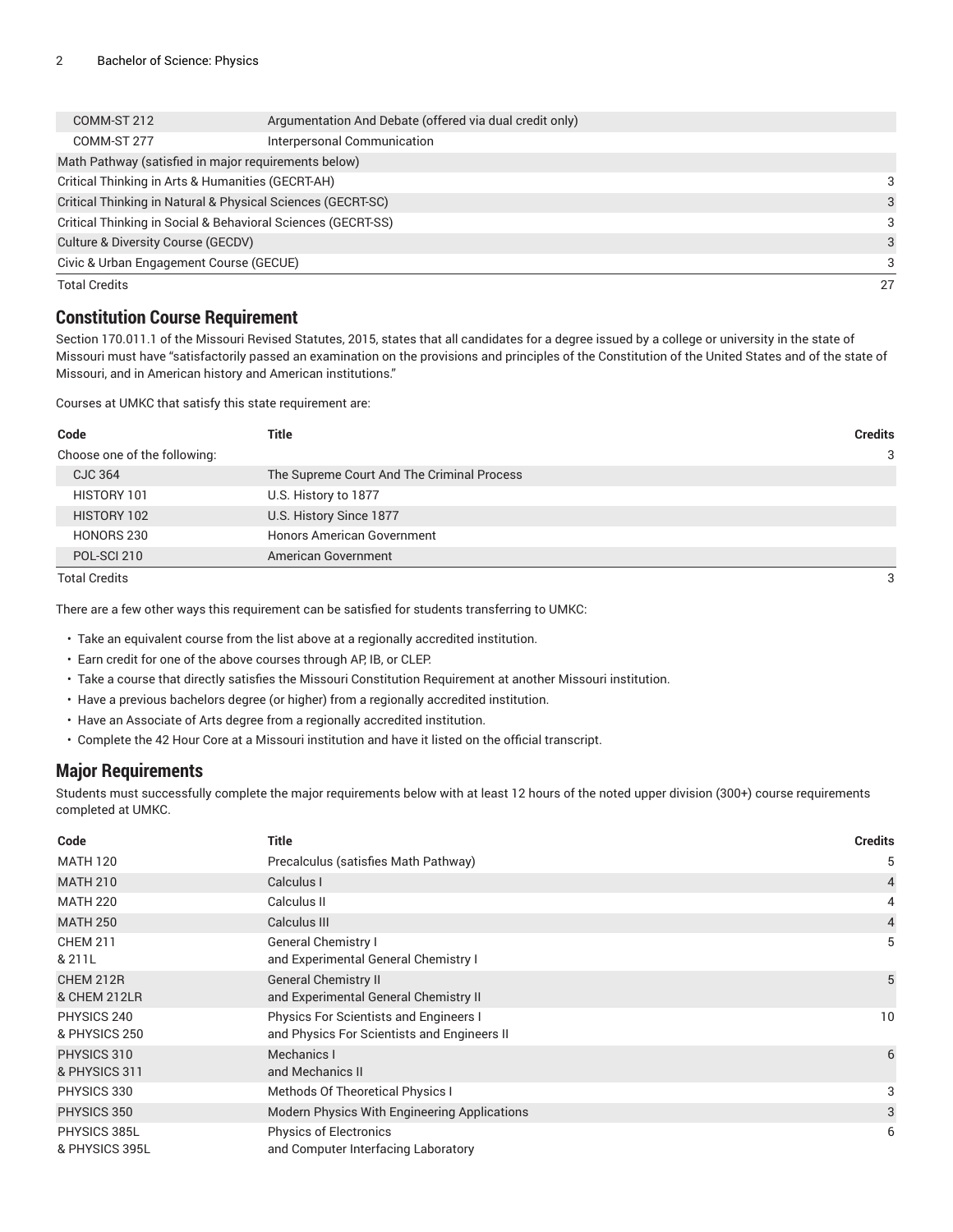| PHYSICS 410                  | <b>Thermal Physics</b>                                                 | 3  |
|------------------------------|------------------------------------------------------------------------|----|
| PHYSICS 420                  | Optics                                                                 | 3  |
| PHYSICS 460<br>& PHYSICS 461 | <b>Electricity And Magnetism I</b><br>and Electricity And Magnetism II | 6  |
| PHYSICS 472                  | Introduction To Quantum Mechanics                                      | 3  |
| PHYSICS 476LW                | <b>Advanced Laboratory</b>                                             | 3  |
| <b>Total Credits</b>         |                                                                        | 73 |

**Math and Science Requirements**

The Bachelor of Science degree requires a minimum of 60 hours in math and science coursework. The number of credit hours needed to meet this minimum requirement are listed below.

**Code Title Credits Additional Math/Science Coursework (Satisfied in program requirements above)**

#### **General Electives**

Students must take elective credit hours to meet the minimum credit hour requirement for their degree, including at least 36 credit hours of coursework at the 300-level or above. The minimum required by the university is 120 credit hours, of which at least 30 credit hours must be taken at UMKC, but some degree programs require more.

| Code                     | <b>Title</b> | <b>Credits</b> |
|--------------------------|--------------|----------------|
| <b>General Electives</b> |              | 17             |

**Minimum GPA: 2.0**

**Total Credit Hours: 120**

# **Tools for Planning and Fulfilling Academic Requirements**

UMKC's Major Maps are detailed, semester by semester plans that lead a student to complete all degree requirements within four years. Plans include benchmarks and critical courses by term that assist a student's evaluation of progress and major "fit". In order to ensure that the appropriate courses are taken, students are encouraged to consult with the undergraduate advisor for this major. Please see the tab above to view the major map for this program.

UMKC's [Transfer](https://www.umkc.edu/admissions/transfer-guides.html) Guides [\(https://www.umkc.edu/admissions/transfer-guides.html](https://www.umkc.edu/admissions/transfer-guides.html)) provide detailed guidance on recommended transfer coursework, plans of study, transfer timelines, and transfer contact information. To ensure a seamless transfer experience, students are encouraged to work with both their community college advisor and a UMKC advisor when planning their coursework.

UMKC's [PlanMyDegree](https://www.umkc.edu/registrar/academic-programs/plan-my-degree.html) 'Audit' ([https://www.umkc.edu/registrar/academic-programs/plan-my-degree.html\)](https://www.umkc.edu/registrar/academic-programs/plan-my-degree.html) degree audit system provides an individual evaluation of all degree requirements (General Education, Degree Specific, Major Specific, etc.) for students' officially recorded (Office of Registration and Records) and "what if" exploratory plans of study. This evaluation is used to certify all graduation requirements.

UMKC's [PlanMyDegree](https://www.umkc.edu/registrar/academic-programs/plan-my-degree.html) 'Plans' [\(https://www.umkc.edu/registrar/academic-programs/plan-my-degree.html\)](https://www.umkc.edu/registrar/academic-programs/plan-my-degree.html) degree planning tool enables students to develop a personalized semester by semester plan of study towards completion of degree requirements for student's officially recorded (Office of Registration and Records) and "what if" exploratory plans of study. Update and edit your full plan to degree completion each term and confirm accuracy each semester with your Academic Advisor(s).

### **Major Map Four Year Graduation Plan - Courses & Critical Benchmarks for First Time College Students:**

UMKC's Major Maps are detailed, undergraduate four-year course outlines that inform students on the classes they should take and when to take them. Outlines are updated yearly. Graduate students should visit their program's individual school for program outlines.

The following is a sample course of study. Your path to graduation may vary based on factors such as college credit you earned while in high school, transfer work from other institutions of higher learning, and placement in Mathematics. You are responsible for checking prerequisites to any courses. It is the Student's responsibility to ensure that all program requirements are met. This guide is not a substitute for academic advisement.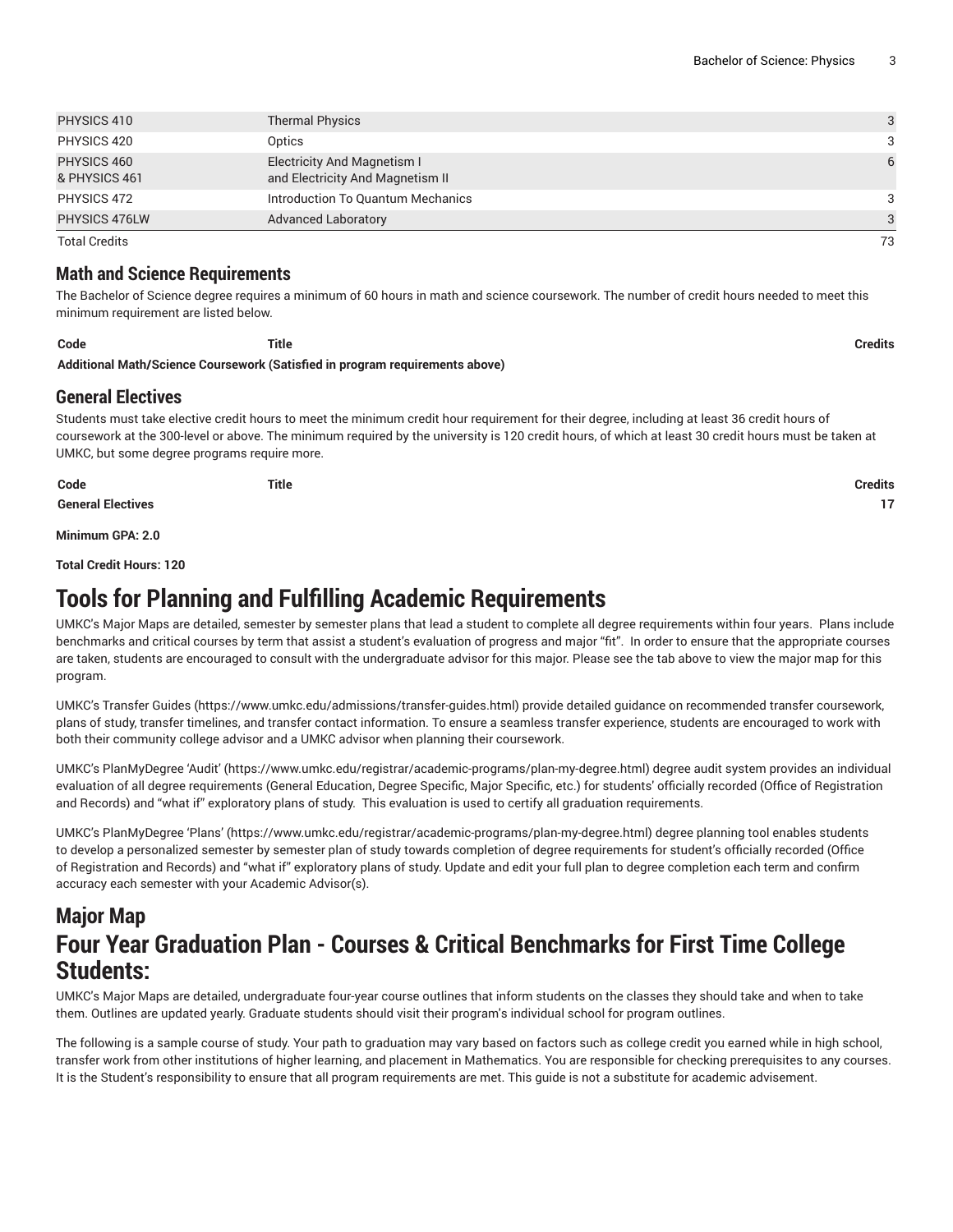| <b>First Year</b>                |                |                        |                           |
|----------------------------------|----------------|------------------------|---------------------------|
| <b>Fall Semester</b>             | <b>Credits</b> | <b>Spring Semester</b> | <b>Credits</b>            |
| MATH 210CC                       |                | 4 MATH 220CC           | 4                         |
| <b>GEFSE 101</b>                 |                | 3 PHYSICS 240CC        | $\sqrt{5}$                |
| ENGLISH 110                      |                | 3 ENGLISH 225          | $\ensuremath{\mathsf{3}}$ |
| COMM-ST 110, 140, or 277         |                | 3 GECRT-AH 101         | $\ensuremath{\mathsf{3}}$ |
| GECRT-SC 101                     | 3              |                        |                           |
|                                  | 16             |                        | 15                        |
| <b>Second Year</b>               |                |                        |                           |
| <b>Fall Semester</b>             | <b>Credits</b> | <b>Spring Semester</b> | <b>Credits</b>            |
| MATH 250CC                       |                | 4 PHYSICS 350CC        | 3                         |
| PHYSICS 250CC                    |                | 5 PHYSICS 385LCC       | $\ensuremath{\mathsf{3}}$ |
| <b>CHEM 211</b>                  |                | 5 CHEM 212R            | 5                         |
| & 211LCC                         |                | & CHEM 212LRCC         |                           |
| <b>General Elective</b>          |                | 1 GECRT-SS 101         | $\ensuremath{\mathsf{3}}$ |
|                                  | 15             |                        | 14                        |
| <b>Third Year</b>                |                |                        |                           |
| <b>Fall Semester</b>             | <b>Credits</b> | <b>Spring Semester</b> | <b>Credits</b>            |
| PHYSICS 310                      |                | 3 PHYSICS 311          | 3                         |
| PHYSICS 330                      |                | 3 PHYSICS 410          | $\ensuremath{\mathsf{3}}$ |
| PHYSICS 395L                     |                | 3 GECDV 201            | 3                         |
| GECUE 201                        |                | 3 General Elective     | $\ensuremath{\mathsf{3}}$ |
| HISTORY 101, 102, or POL-SCI 210 |                | 3 General Elective     | 3                         |
|                                  | 15             |                        | 15                        |
| <b>Fourth Year</b>               |                |                        |                           |
| <b>Fall Semester</b>             | <b>Credits</b> | <b>Spring Semester</b> | <b>Credits</b>            |
| PHYSICS 460                      |                | 3 PHYSICS 420          | 3                         |
| PHYSICS 472                      |                | 3 PHYSICS 461          | $\sqrt{3}$                |
| PHYSICS 476LW                    |                | 3 General Elective     | 3                         |
| <b>General Elective</b>          |                | 3 General Elective     | $\sqrt{3}$                |
| <b>General Elective</b>          |                | 3 General Elective     | 3                         |
|                                  | 15             |                        | 15                        |

Total Credits: 120

CC Critical Courses provide feedback regarding major fit and help indicate likelihood of successful completion of chosen academic program and degree.

# **Recommendations to Maintain Progress toward 4-Year Degree Completion**

- Completion of the First Semester Experience (FSE) course in first term.
- Early completion of Written Communication, Oral Communication, and Math Pathway requirements.
- Maintain the minimum GPA required for academic Good Standing for your degree program.
- Completion at least 15 credit hours toward degree each regular semester. *(Students may use the summer to ensure completion of 30 hours per academic year or to lighten Fall and Spring course loads.)*
- Enrollment in Critical Courses as listed on the Major Map is recommended in order to maintain timely progress and completion of prerequisite coursework.
- Early and continuous enrollment in Foreign Language through completion of level required for degree program is recommended. *(The Foreign Language placement exam is highly recommended to ensure placement in the correct course level.)*
- Regular consultation with Academic Advisor(s) for program(s) of study is strongly recommended and may be required for some degree programs..